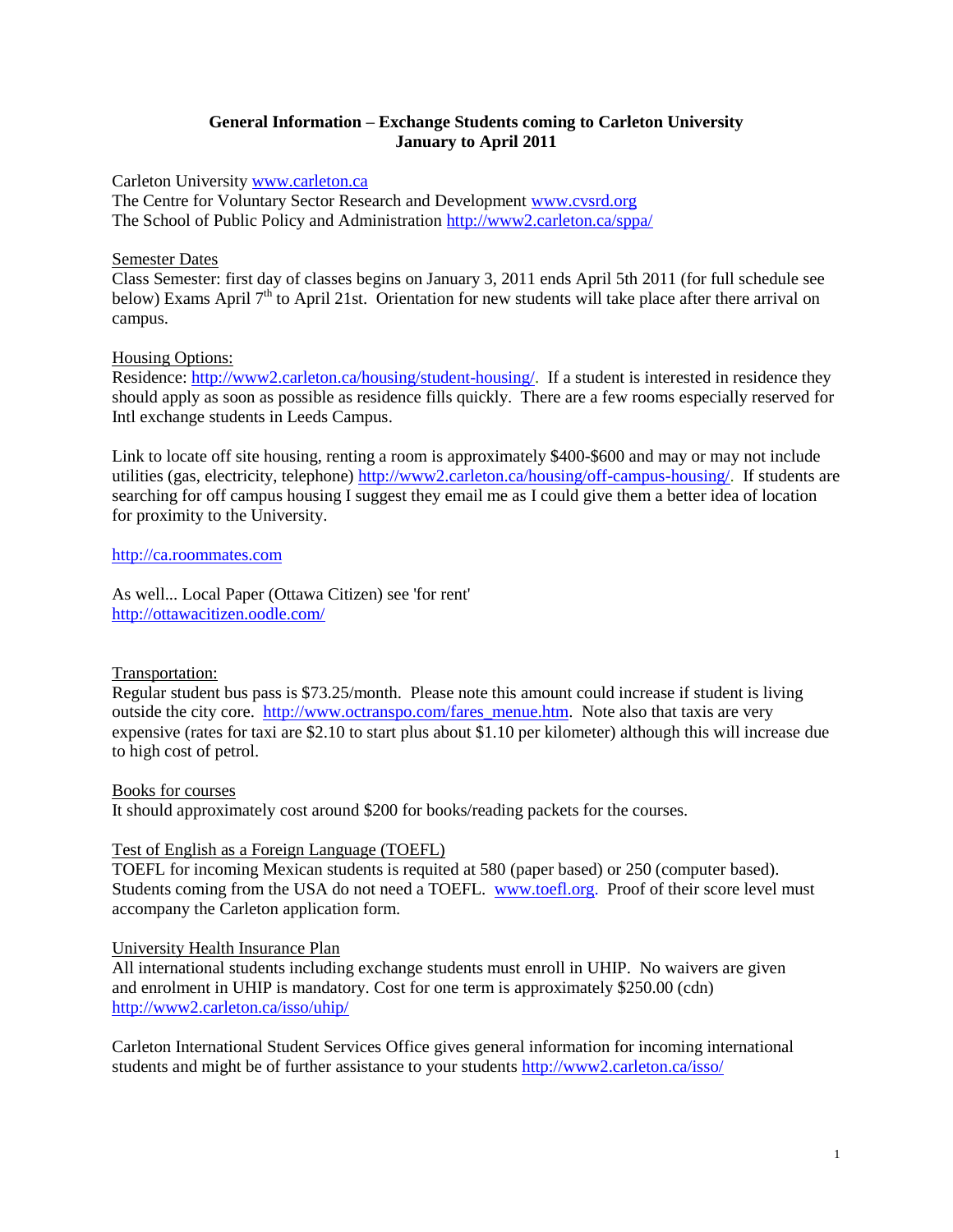Visas

Some foreign nationals are required to obtain a Temporary Residents Visa. To confirm if a visa is required by a specific country visit<http://www.cic.gc.ca/english/visit/visas.asp>

Generally students who come to Canada for 6 months of study or less are not required to obtain a Study Permit [http://www.cic.gc.ca/english/study/index.asp.](http://www.cic.gc.ca/english/study/index.asp) However, our International Office recommends that students obtain a Study Permit if they wish to seek employment on campus.

Once received Carleton University will send out letters of acceptance. To see an online video of Carleton please visit: <http://admissions.carleton.ca/media/cuvideo.html>

Tourism – General Information on the City please visit: <http://www.ottawatourism.ca/>

The Rideau Canal located beside the University is now a UNESCO World Heritage Site. Ottawa is the northern gateway to a canal system stretching 202 km to Kingston, a route rich in heritage and recreational appeal. The scenic waterway can be explored by boat, car, cycling or hiking. There are also numerous museums, cafés, restaurants, pubs, and boutiques within the city.

Ottawa on the Ontario side and Gatineau on the Quebec side has a total population of 1.05 million, about half are anglophone,  $1/3$  are francophone. The major industries in Ottawa reflect government and technology, reflecting its position as the seat of Canadian Government, and its moniker of "Silicon Valley North", home to many leading computer, telecommunications, and software companies.

The winters are typical of northern Canada, being both continuous and generally cold. Travellers should wear sweaters in fall, and appropriate warm coats and boots in the winter. Ottawa gets about 200 cm of snow each winter, with average snow depth of 20-25 cm over the winter (drifts and plowed heaps are higher!) the snow lasts from the end of November until mid-April.

Average daily temperatures are (however it is not unlikely to see extreme cold days of -25 celsius during periods in January and February)

| Scale Jan Feb Mar Apr May Jun Jul Aug Sep Oct Nov Dec             |  |  |  |  |  |  |
|-------------------------------------------------------------------|--|--|--|--|--|--|
| Celsius   -10   -9   -2   6   14   18   21   20   15   6   1   -7 |  |  |  |  |  |  |
| Fahrenheit 14 16 28 43 57 64 70 69 59 43 34 19                    |  |  |  |  |  |  |

An approximate guide to Celsius Temperatures is as follows:

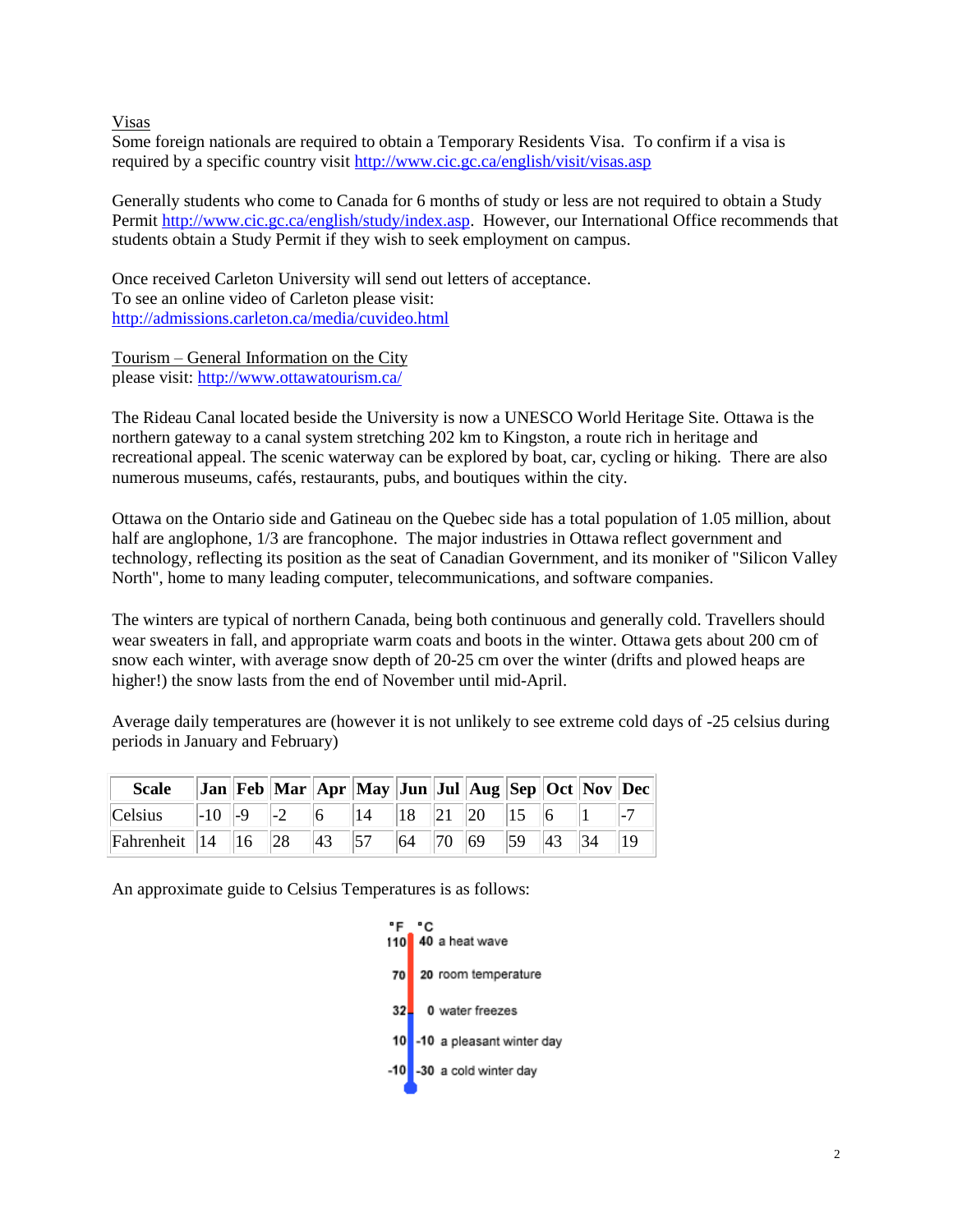Today's weather in Ottawa is available <http://www.theweathernetwork.com/weather/caon0512>

# **Winter Term 2011**

## **January 3, 2011**

Winter-term classes begin.

### **January 14, 2011**

- Last day for registration for winter term courses.
- Last day to change courses or sections for winter term courses.

# **January 31, 2011**

- Last day for withdrawal from winter term and winter portion of fall/winter courses with full fee adjustment.
- Last day for receipt of applications for review of final grades in fall-term courses.

# **February 1, 2011**

 Last day for receipt of applications for admission to the Bachelor of Architectural Studies and the Bachelor of Social Work degree programs for the 2011-12 fall/winter session.

# **February 18, 2011**

April examination schedule available online.

### **February 18-26 (may include evenings and Saturdays), 2011**

• Fall-term deferred examinations will be written.

### **February 21, 2011**

• Statutory holiday. University closed.

### **February 21-25, 2011**

Winter Break, classes suspended.

# **March 1, 2011**

- Last day for receipt of applications from potential Spring (June) graduates.
- Last day for receipt of applications to the Bachelor of Humanities, Bachelor of Industrial Design, Bachelor of Information Technology (Interactive Multimedia and Design, Bachelor of Journalism, and the Bachelor of Music degree program for the 2011-2012 fall/winter session.